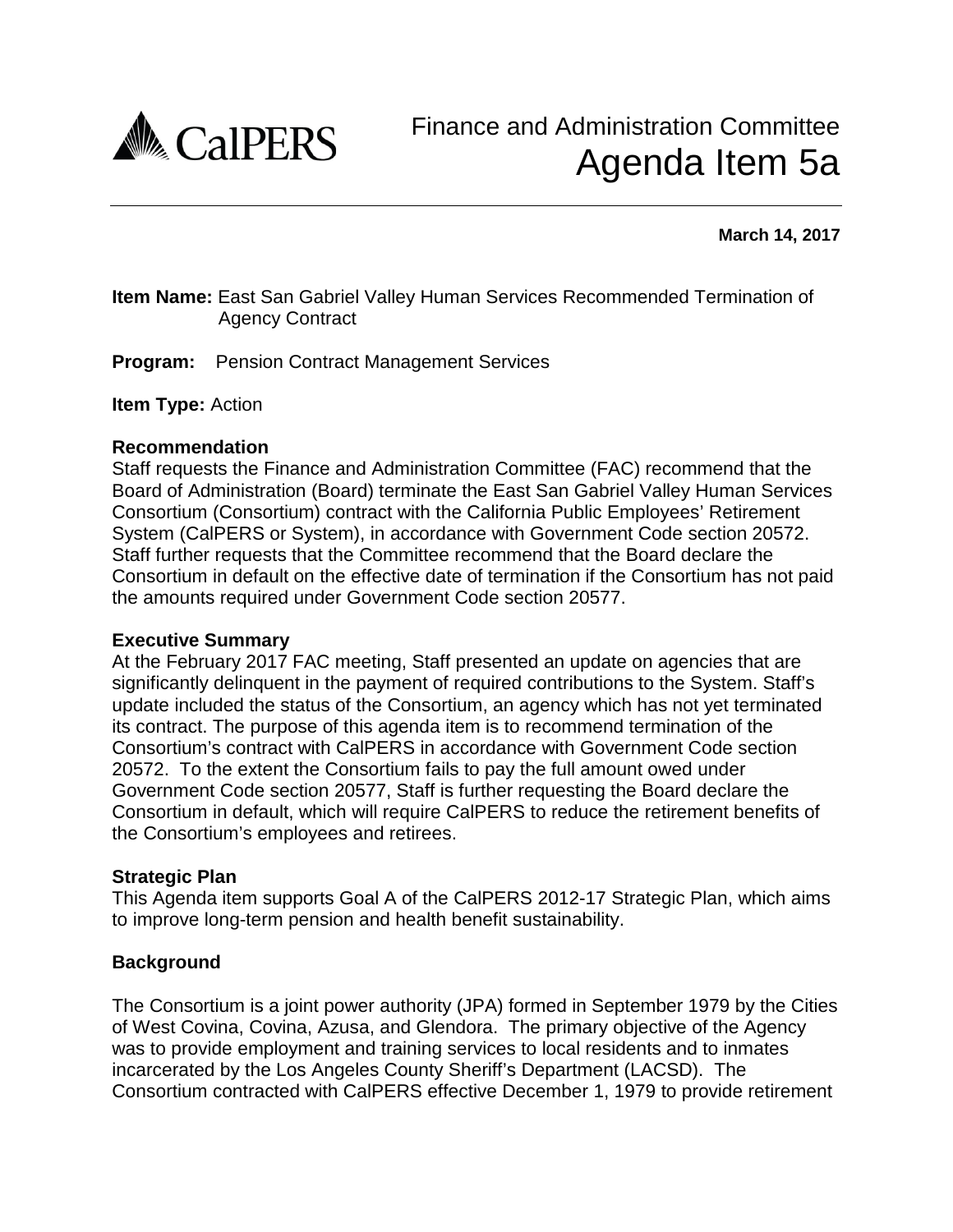benefits for local miscellaneous employees. In September 2014, the Consortium terminated all employees due in part to the loss of a contract with LACSD and closed its headquarters. The Consortium currently has an active board with no programs in place.

The Consortium became delinquent on its Unfunded Accrued Liability (UAL) payment obligations to fund its members' benefits in August 2015. CalPERS Staff contacted the agency to address the outstanding UAL. The Consortium informed staff that it could not pay its obligations due to the loss of all funding sources. The Consortium has been delinquent on the UAL owed for FY 2015/2016 and FY 2016/2017 for the classic miscellaneous plan and will owe UAL on all plans in FY 2017/2018. Staff have made over 34 telephone calls and sent multiple collection notices to the Consortium in an effort to collect the outstanding total amount of \$406,345. A final collection letter was sent to the agency on November 1, 2016, demanding that the outstanding amount be paid within 10 days of the date of the letter (Attachment 2).

On January 3, 2017, staff sent a final demand letter by certified mail to the Consortium, providing it 30 days to pay the amount owed or Staff would recommend termination of the Consortium's contract (Attachment 3). Staff sent copies of the demand letter to the four founding members of the Consortium. In addition, Staff sent certified letters to the Consortium's employees and retirees to advise them of CalPERS' proposal to terminate the contract, which would require benefit reductions. The 30 days lapsed without any payment.

On February 2, 2017, staff sent letters to each of the four founding member agencies of the Consortium requesting payment of amount owed within 15 days (Attachments 4, 6, 8, & 10). The 15 days passed with all of the member agencies stating that they would not pay the amounts owed to CalPERS (Attachments 5, 7, 9, & 11). Consequently, Staff seeks the Board's approval to terminate the contract of the Consortium under Government Code section § 20572.

Government Code section 20572 provides that if an agency fails for 30 days after demand by the Board to pay in full any installment of contributions required by its contract, the Board can terminate that contract by a resolution adopted by a majority vote of its members. The resolution to terminate is effective 60 days after notice of its adoption has been mailed by registered mail to the governing body of the agency. Staff has exhausted all reasonable efforts to collect from the Consortium the amounts owed, including providing the Consortium multiple opportunities to bring its account current. Because the Consortium has failed to make any payments towards its UAL for FY 2015/2016 and FY 2016/2017 within 30 days of the date of CalPERS' final demand letter, staff recommends that the Board terminate the contract of the Consortium.

Further, under Government Code section 20577, if an agency fails to pay the full amount owed upon termination, the Board can declare the agency in default and consequently shall reduce member retirement benefits as of the date the Board declares default, in proportion to the amount of the deficiency in accumulated contributions of the agency and its employees. Staff recommends that, to the extent that the Consortium fails to pay



Agenda Item 5a Finance and Administration Committee Page 2 of 4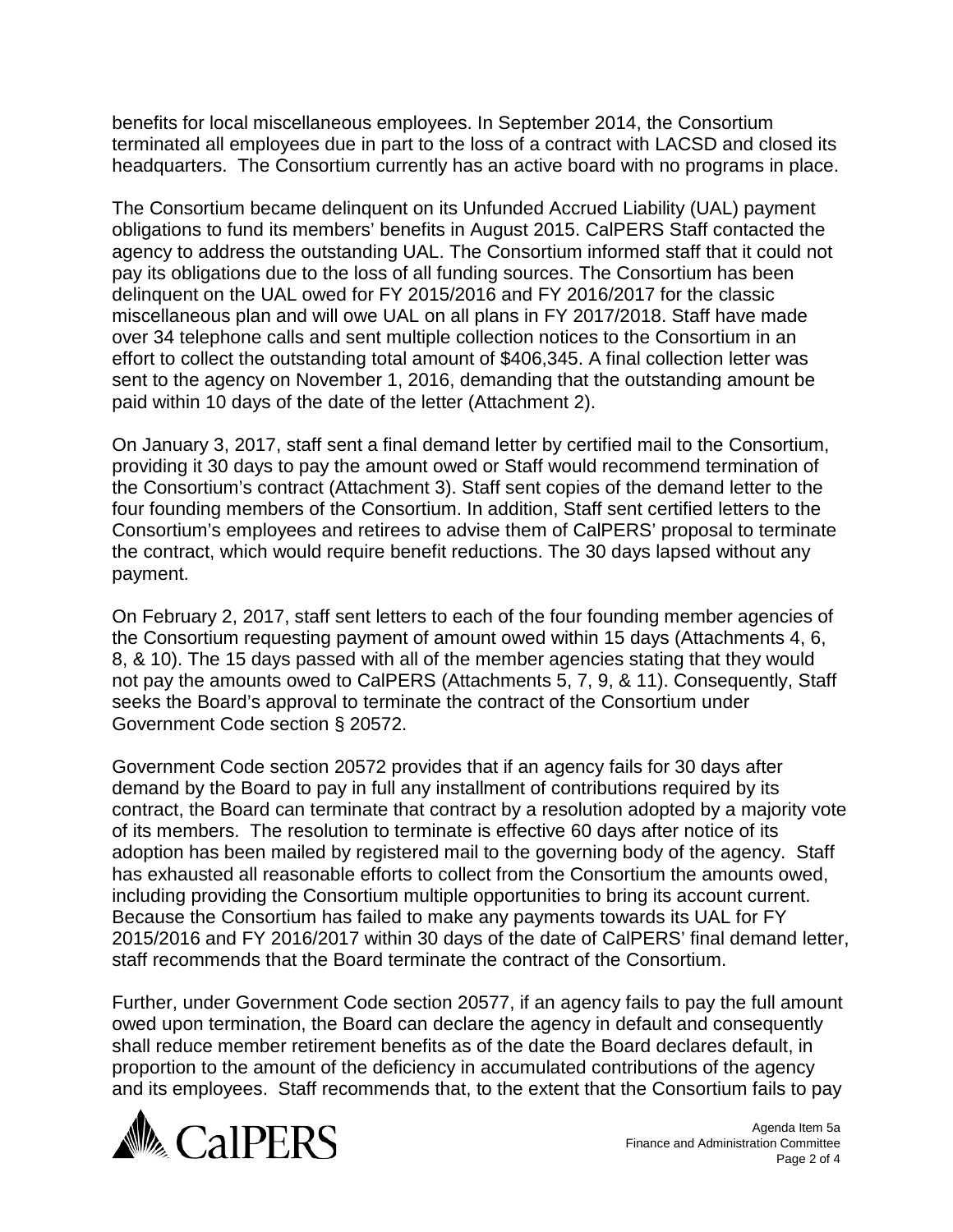the full amount of its termination liability by the effective date of termination, the Board declares the Consortium in default and retirement benefits paid to employees and retirees of Consortium reduced, in accordance with section 20577.

While the Actuarial Office will calculate the final amount of termination UAL, the Consortium is only 37.0% funded as of June 30, 2015, based on a benefit formula of 2.0% at 55 as shown in the table below. The agency's current funded status represents a benefit reduction of approximately 63% for their 191 members in the classic miscellaneous plan and approximately 24% for the six members in the PEPRA plan. The reduction of benefits would only apply to the members' portion of benefits derived from their service to the Consortium.

|                       | <b>Termination Cost<sup>1</sup></b>                              |                   | <b>Employees/Retirees Impacted</b>                             |
|-----------------------|------------------------------------------------------------------|-------------------|----------------------------------------------------------------|
| Rate Plan             | <b>Termination Unfunded</b><br><b>Accrued Liability at</b><br>2% | Funded %<br>at 2% | Plan Participants <sup>2</sup>                                 |
| Misc.                 | \$19,352,259                                                     | 37.0%             | Total= $191$<br>Transferred= 36<br>Separated=93<br>Retired= 62 |
| <b>PEPRA</b><br>Misc. | \$7,685                                                          | 74.5              | Total= $6$<br>Separated= 6                                     |

1 Estimated

<sup>2</sup>No active members

Pursuant to Government Code section 20572, termination is effective 60 days after the mailing of the notice of termination to the Consortium. If the Consortium fails to pay the amount of the termination liability and benefit reductions are required under Government Code section 20577, CalPERS will notify current and former employees of the Consortium of this decision before the implementation of the reduction. The reduction in members' benefits will occur on the first pay period 30 days after the contract termination date.

# **Budget and Fiscal Impacts**

Termination of the pension contracts and addressing the outstanding liabilities of the Consortium through the reduction in benefits will align the benefits received by members with the contribution amounts paid into the System on their behalf.

# **Benefits and Risks**

CalPERS is charged with administering the System in accordance with the law. Enforcing the provisions of CalPERS' contracts and the Public Employees' Retirement Law with respect to contract terminations and resulting benefit reductions, when appropriate, helps ensure that employers contracting with CalPERS comply with the statutory provisions governing the System. This includes agreeing to timely payment of required contributions and termination liabilities in order to fully fund benefits accrued